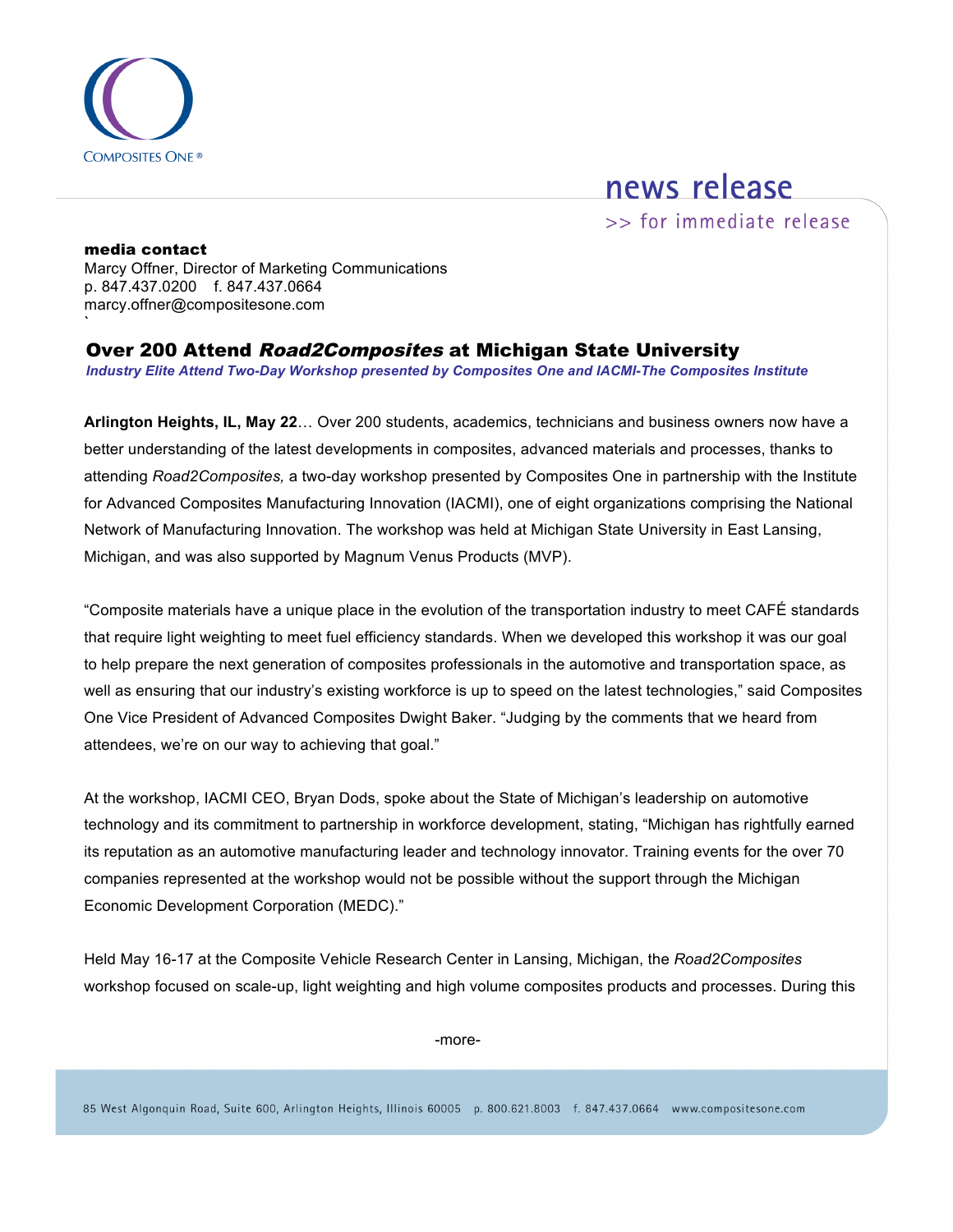

## news release

>> for immediate release

two-day workshop, attendees attended programs focusing on fuel efficiency, design freedom, and manufacturing efficiency and how they have been driving transportation and automotive materials and process development toward composites for years. This workshop was dedicated to demonstrating composites for both transportation (lower volume) and automotive (higher volume). Whether attendees were responsible for the manufacturing of buses or pickup trucks, SUVs or Humvees, racecars or sedans, there was something for all present.

Representatives from over 70 companies, including GM, Toyota, and Tesla, and over 200 industry experts attended the two-day *Road2Composites* workshop. The event was made possible through the support of Composites One, IACMI-The Composites Institute, Michigan State University and the Michigan Economic Development Corporation.

"The *Road2Composites* workshop would not be possible without the expertise and support of our supplier partners," said Baker. They include 3A Composites, Acra Lock, Arkema, ChemTrend, Chomarat, Gurit, Huntsman, Lantor, MVP, Owens Corning, Polynt, Polystrand, Proset, Scott Bader, Sika Axson, and SWORL

Following this event will be one more Composites One – IACMI workshop presented this year at Purdue University in Indianapolis (check compositesone.com for dates and registration details), November 7-8.

Workshops are developed to expose participants to a variety of processes, systems, modeling software, equipment and materials including closed molding, out-of-autoclave production, additive manufacturing (3D printing), prototyping, and advanced materials with high strength to weight ratios selecting. Sessions are led by experienced process experts from Composites One and the Closed Mold Alliance, a resource dedicated to helping manufacturers make a successful conversion to closed mold and other advanced processes, and IACMI. Along with Composites One, the Closed Mold Alliance founding members include Magnum Venus Products and RTM North Ltd.

-more-

85 West Algonquin Road, Suite 600, Arlington Heights, Illinois 60005 p. 800.621.8003 f. 847.437.0664 www.compositesone.com